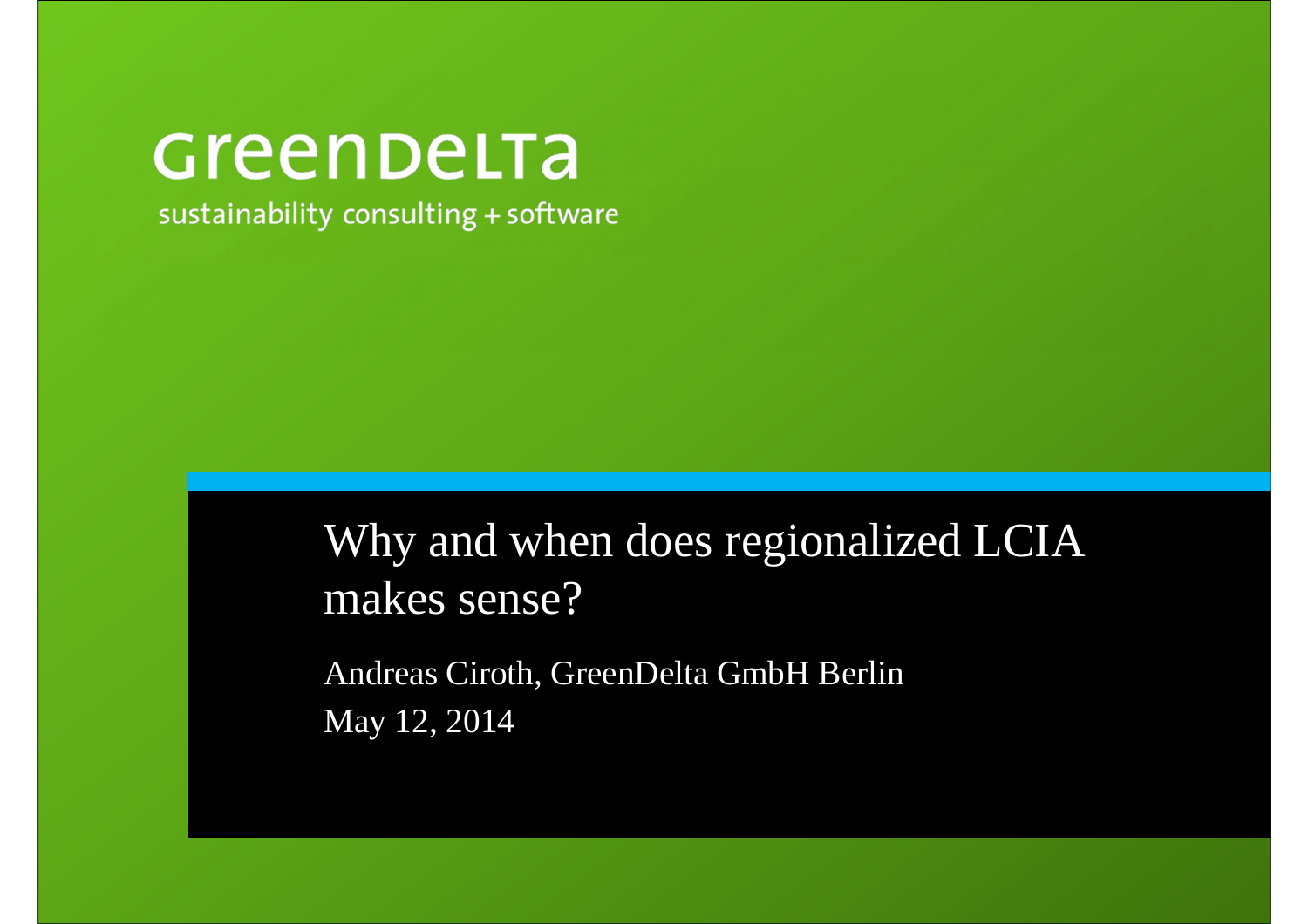## Why and when does regionalized LCIA makes sense?

#### **1 Regionalised LCIA is model sophistication**

**2 Conclusions**

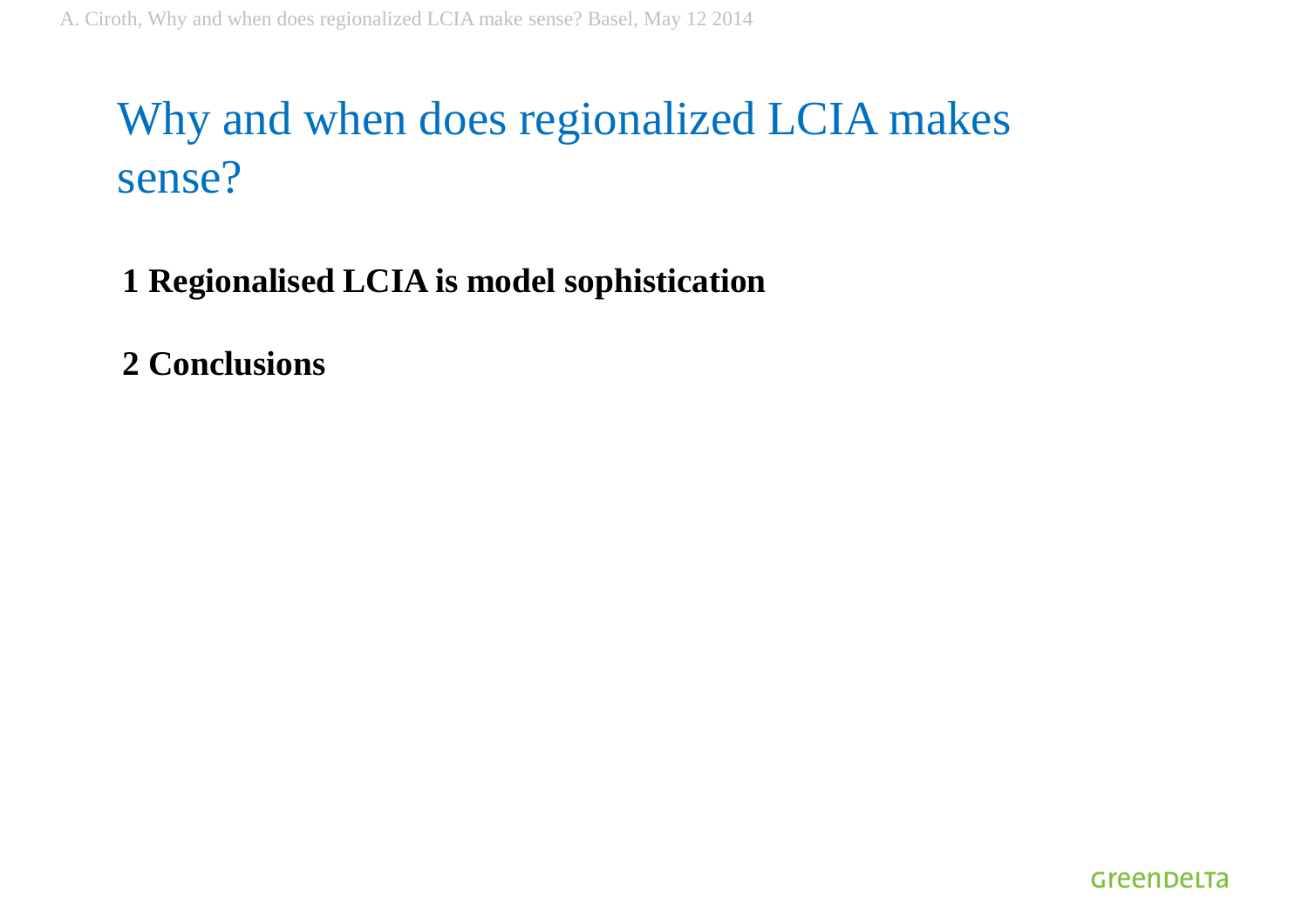# 1 Regionalised LCIA is model sophistication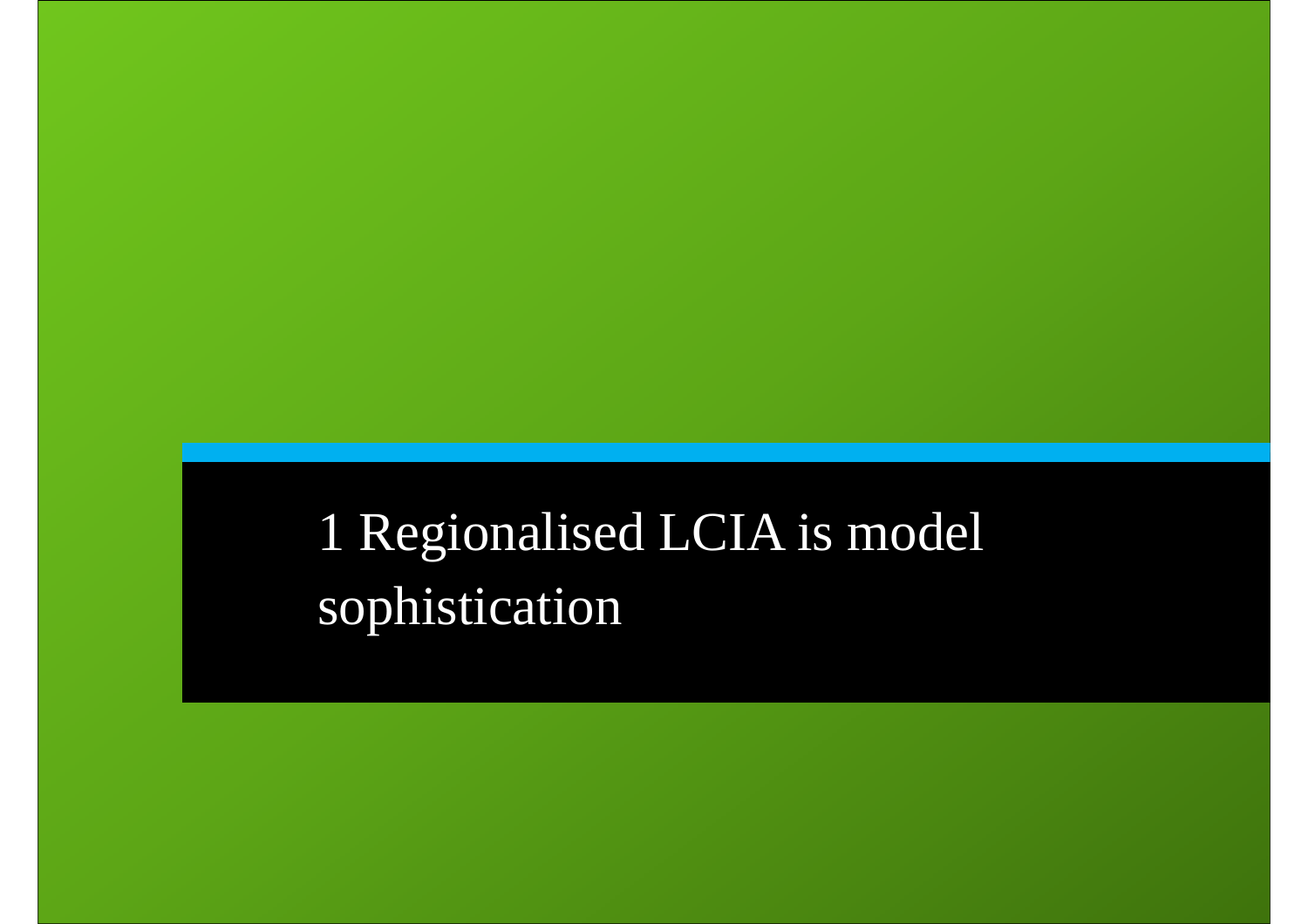#### **(LCIA is part of LCA)**

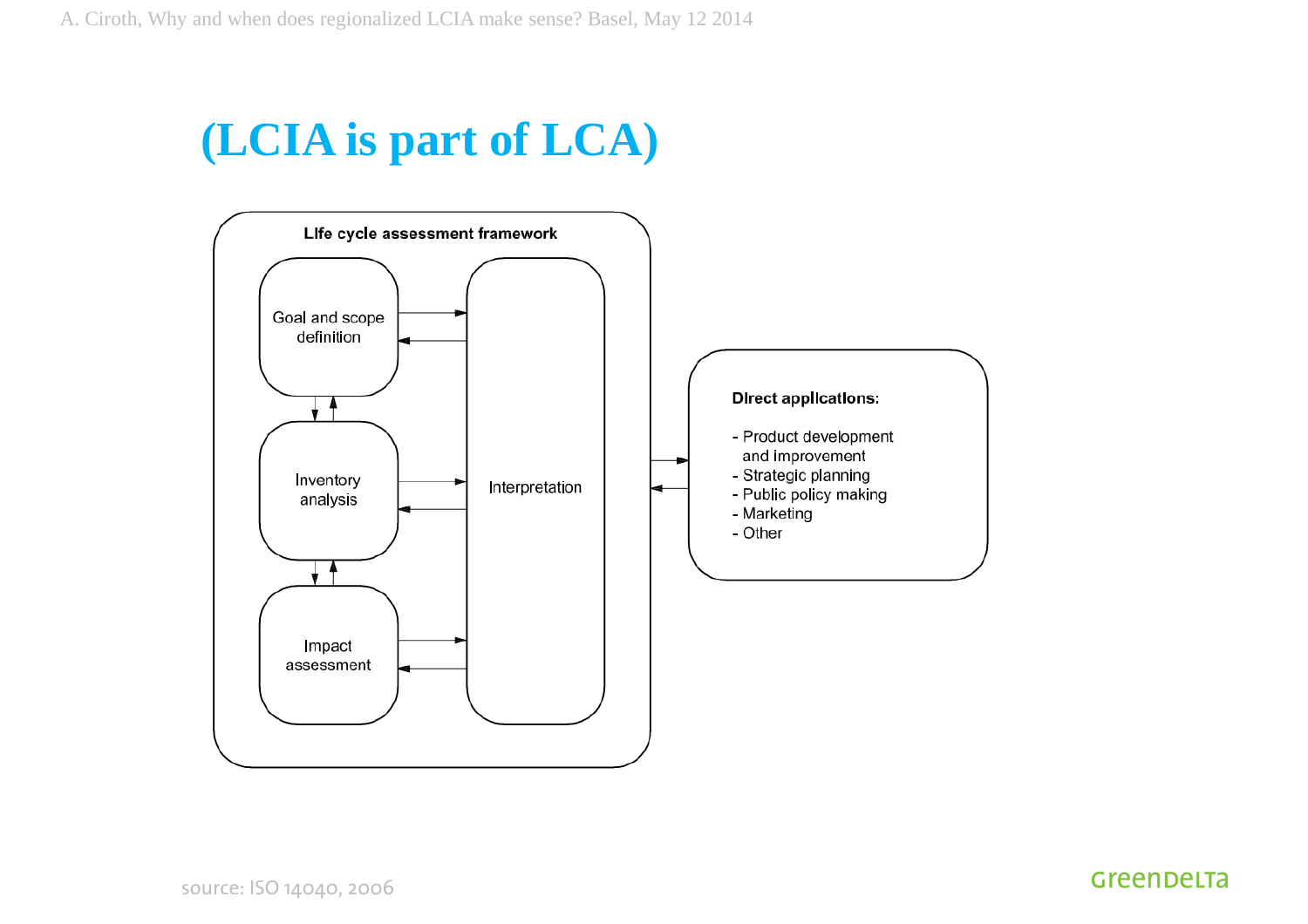## **Regionalised LCIA is model sophistication**

- - Commonly, in Life Cycle Assessment (LCA), the impact assessment (LCIA) is performed ignoring any regional differences.
- Differences in the inventory are considered as far as possible (e.g., different processes for electricity generation, in different countries…)
- There are good reasons for considering a regional variation in the impact assessment, but this adds complexity
- $\rightarrow$  When does this make sense?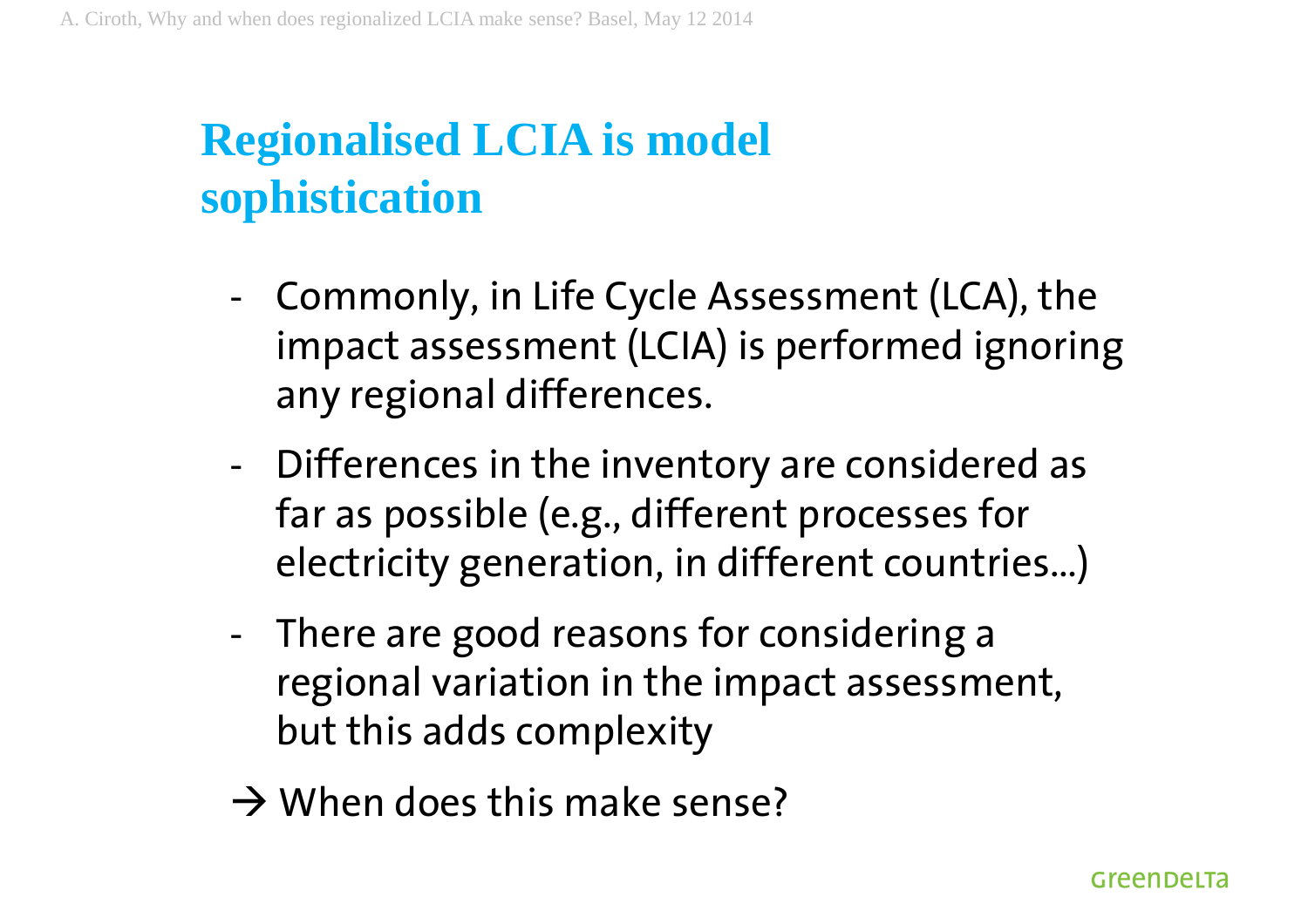#### **Good reasons for considering a regional variation in the impact assessment**

-Withdrawal of 1l water for agriculture



source: dennis140, aloe vera <sup>p</sup>lantage, Fuerteventura (left); Gario, cows meadow, Texel (right)

GreenbelTa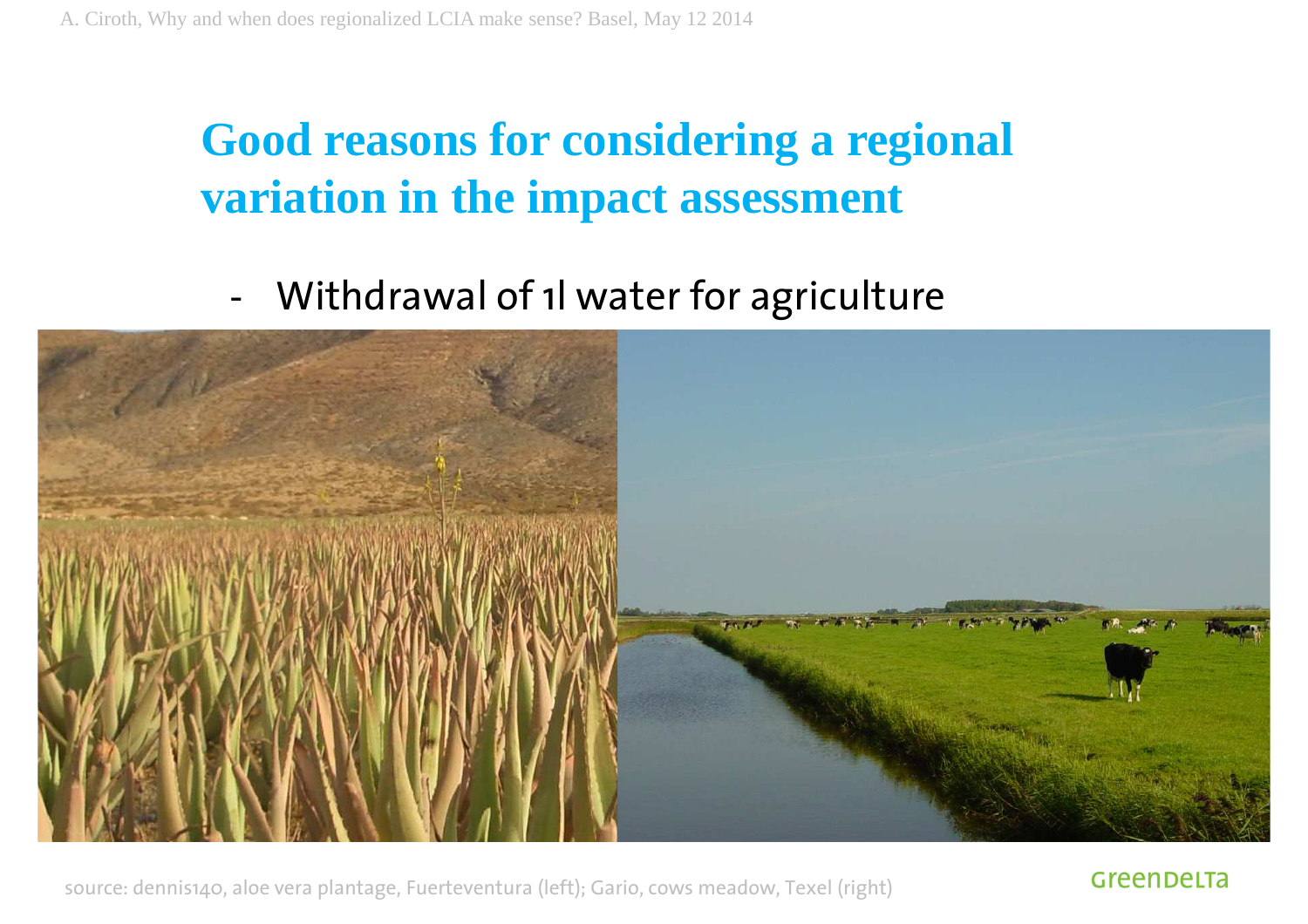#### **Good reasons for considering a regional variation in the impact assessment**

-Fine particles emission to air



source: Berserkerus, GPL, Peking smog (left); Petra, CCo, sand storm, Jordania

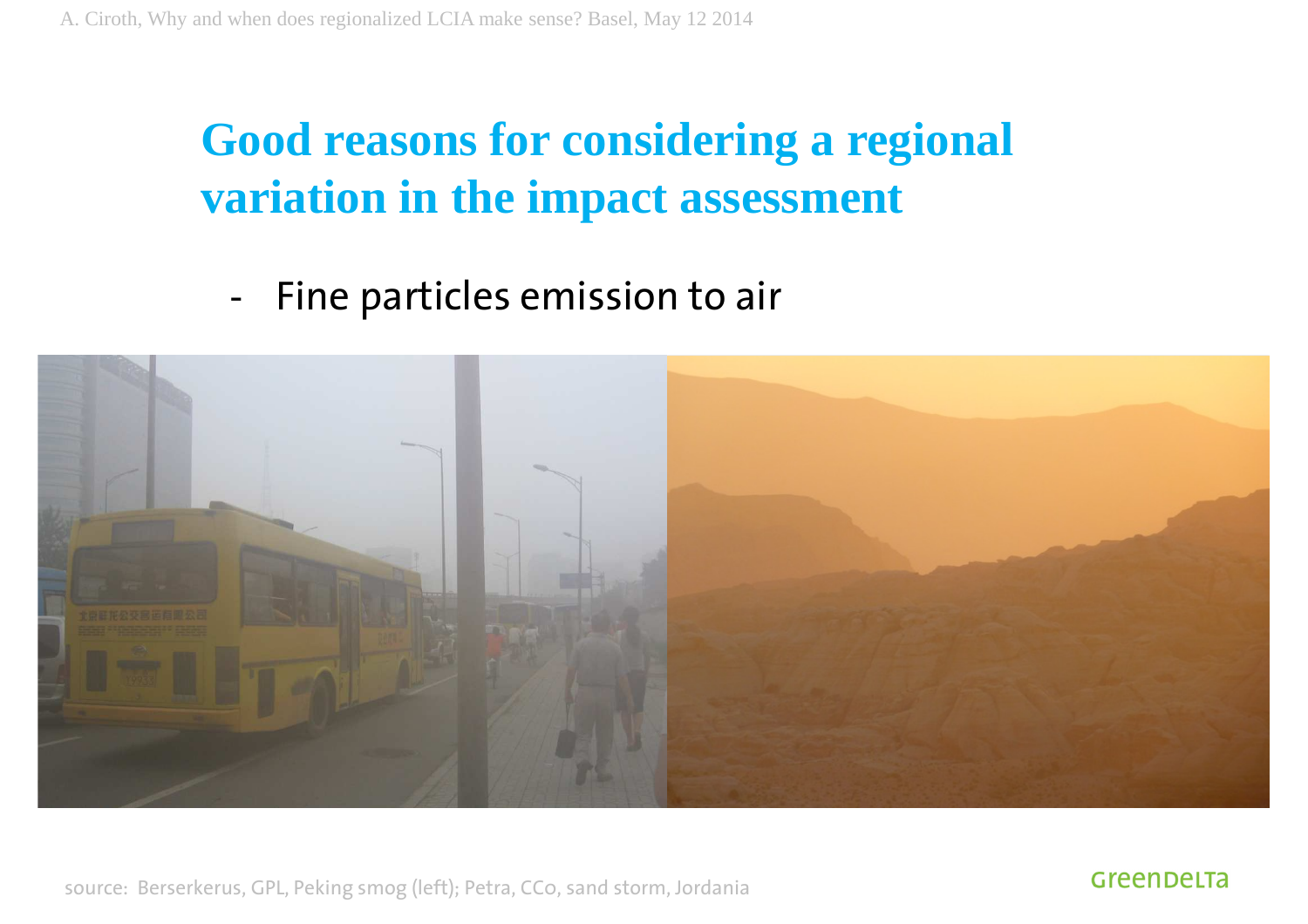- - Pragmatic: result-oriented rather than driven by dogma or believe (!)
- - Basically, an LCA study tries to model the environmental impacts of a product over the life cycle
- - As with any model, the LCA model tries to be as close to reality as possible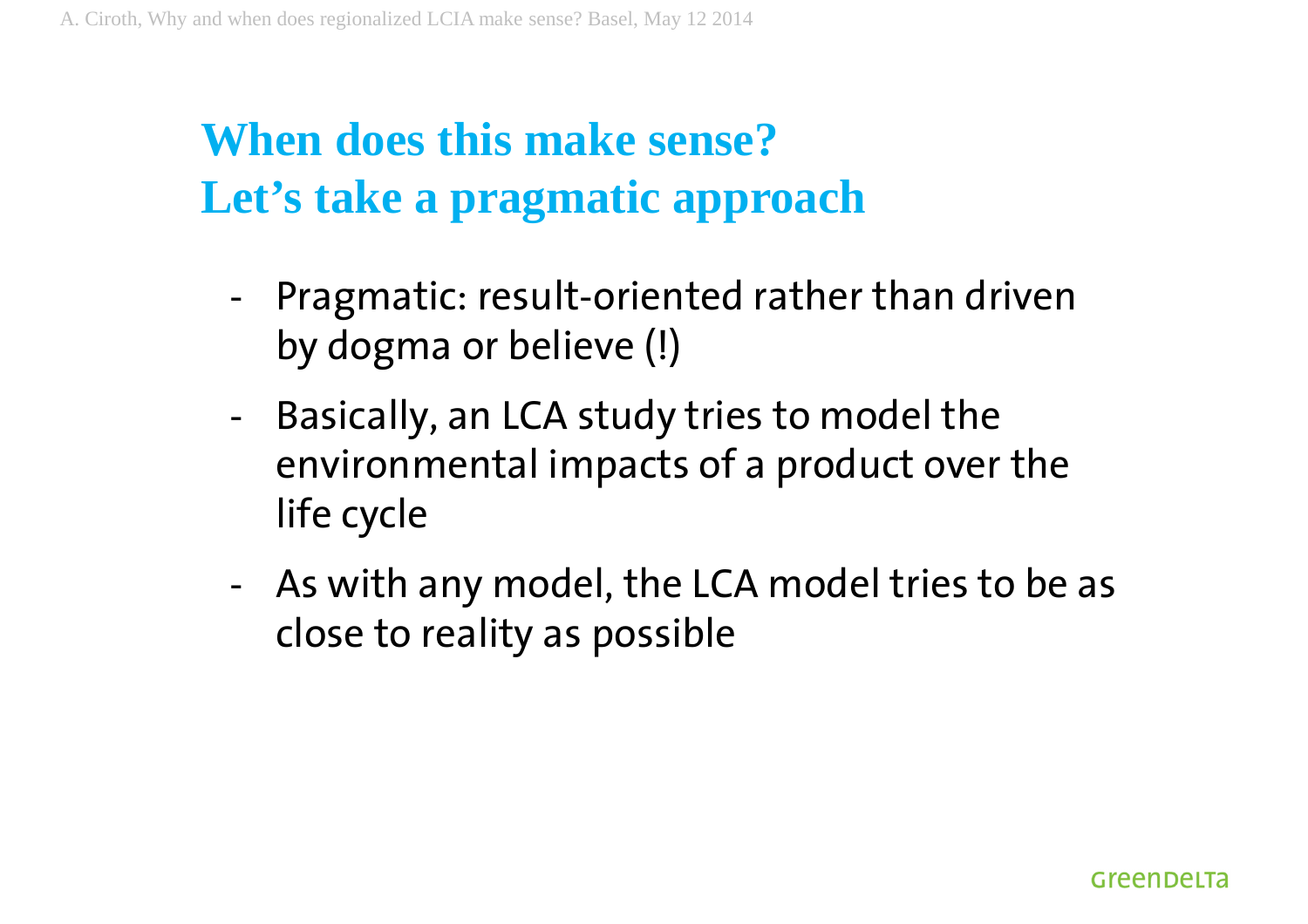

Model sophistication, complexity

Greenbelta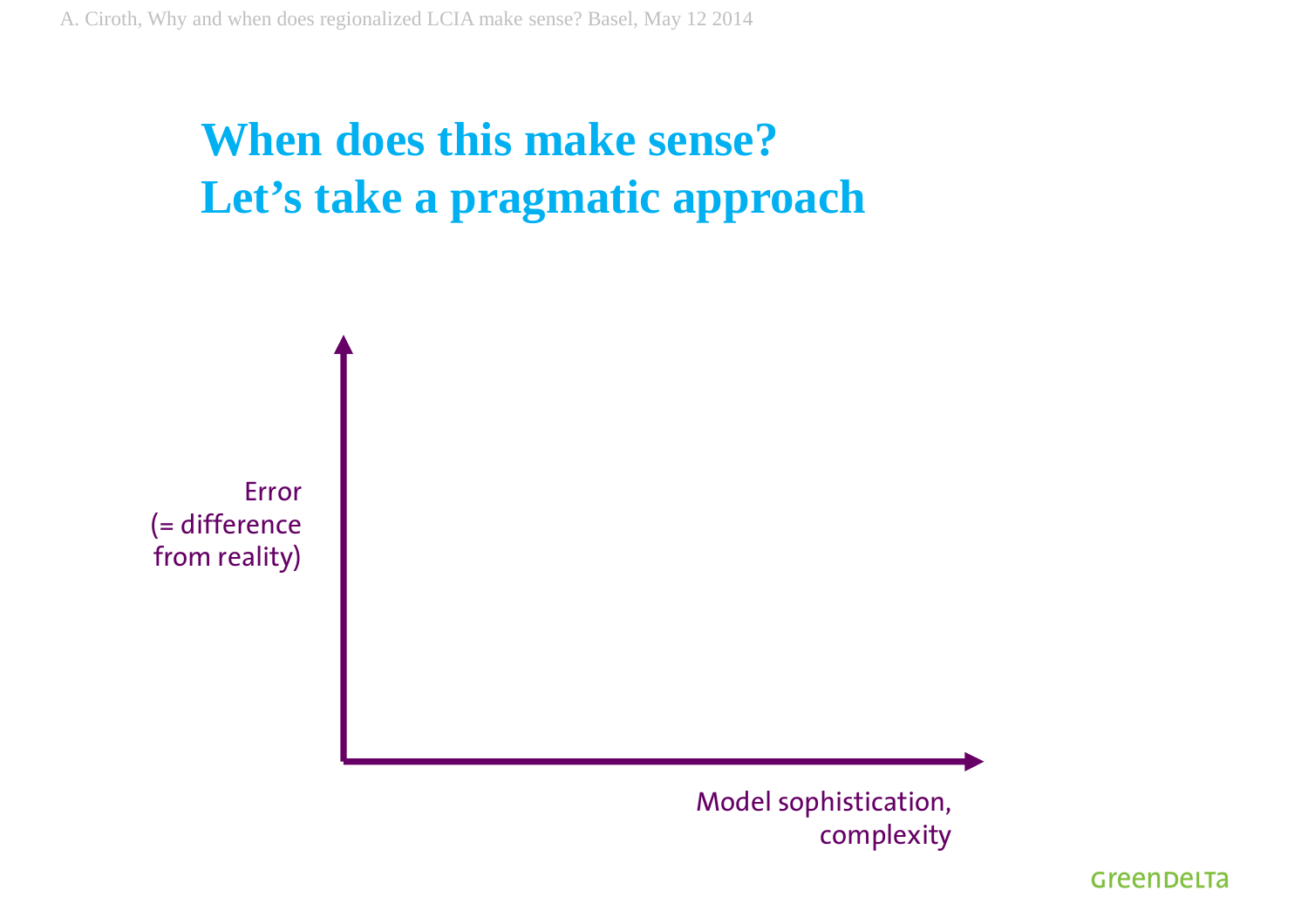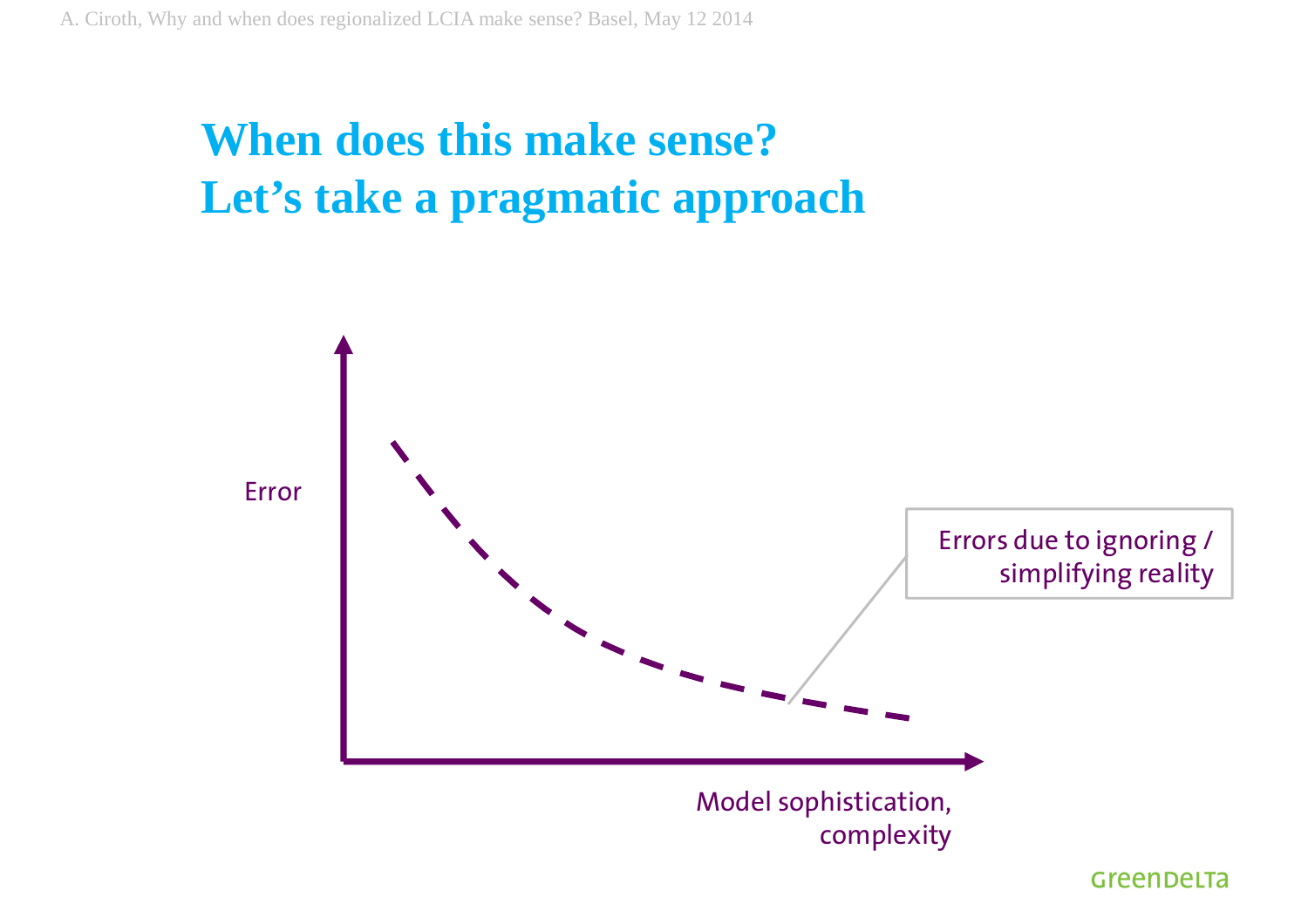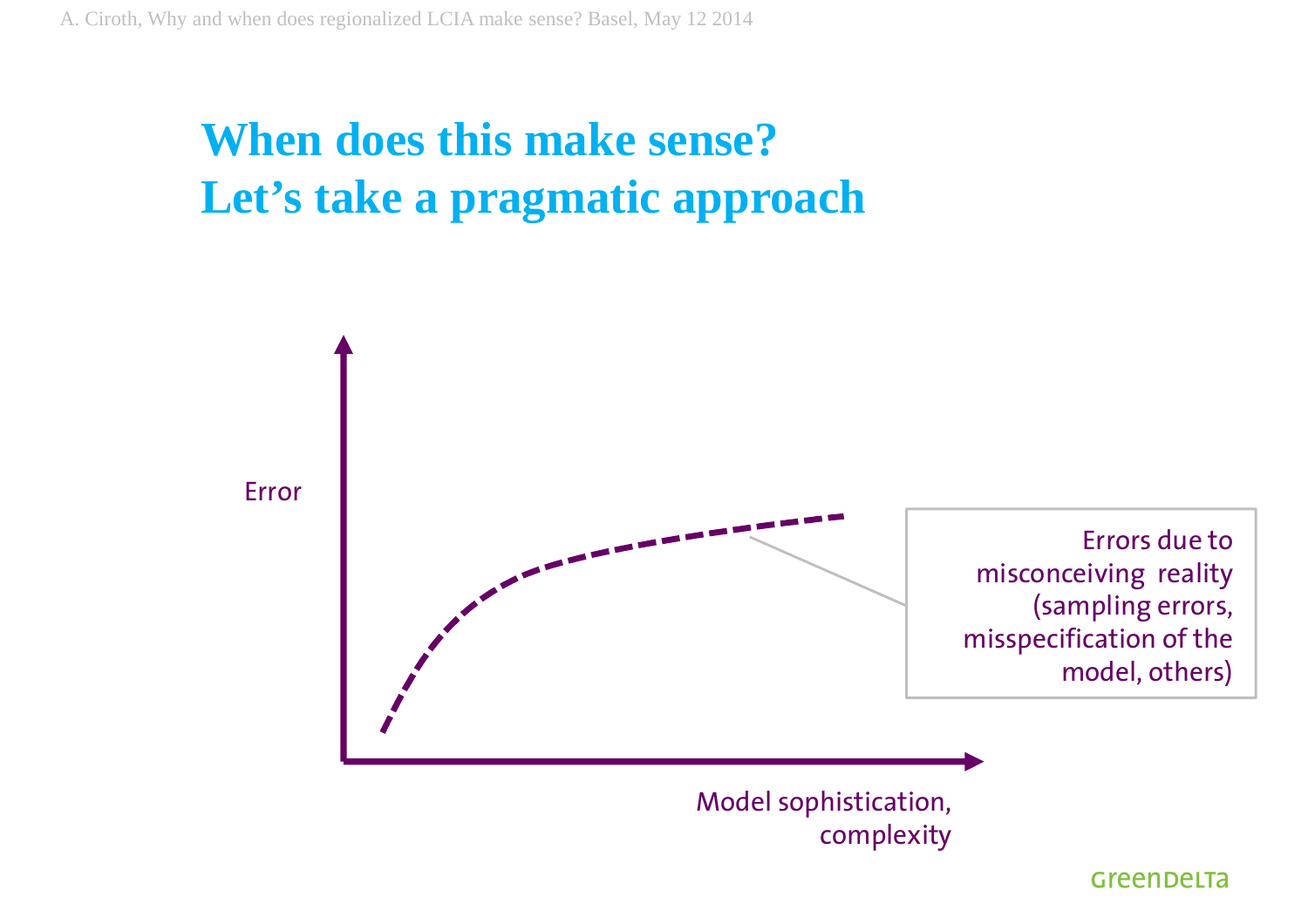

#### Greenbelta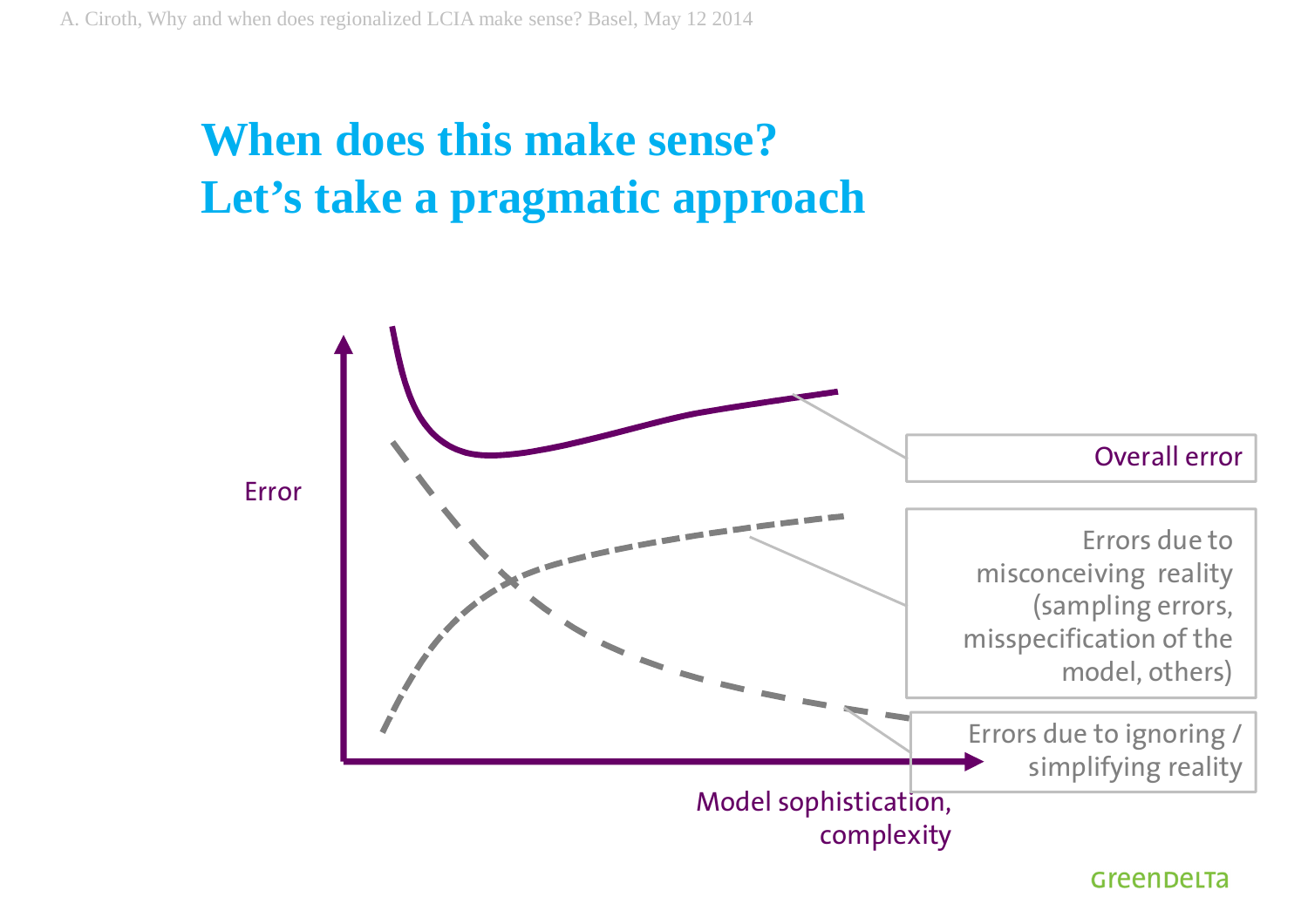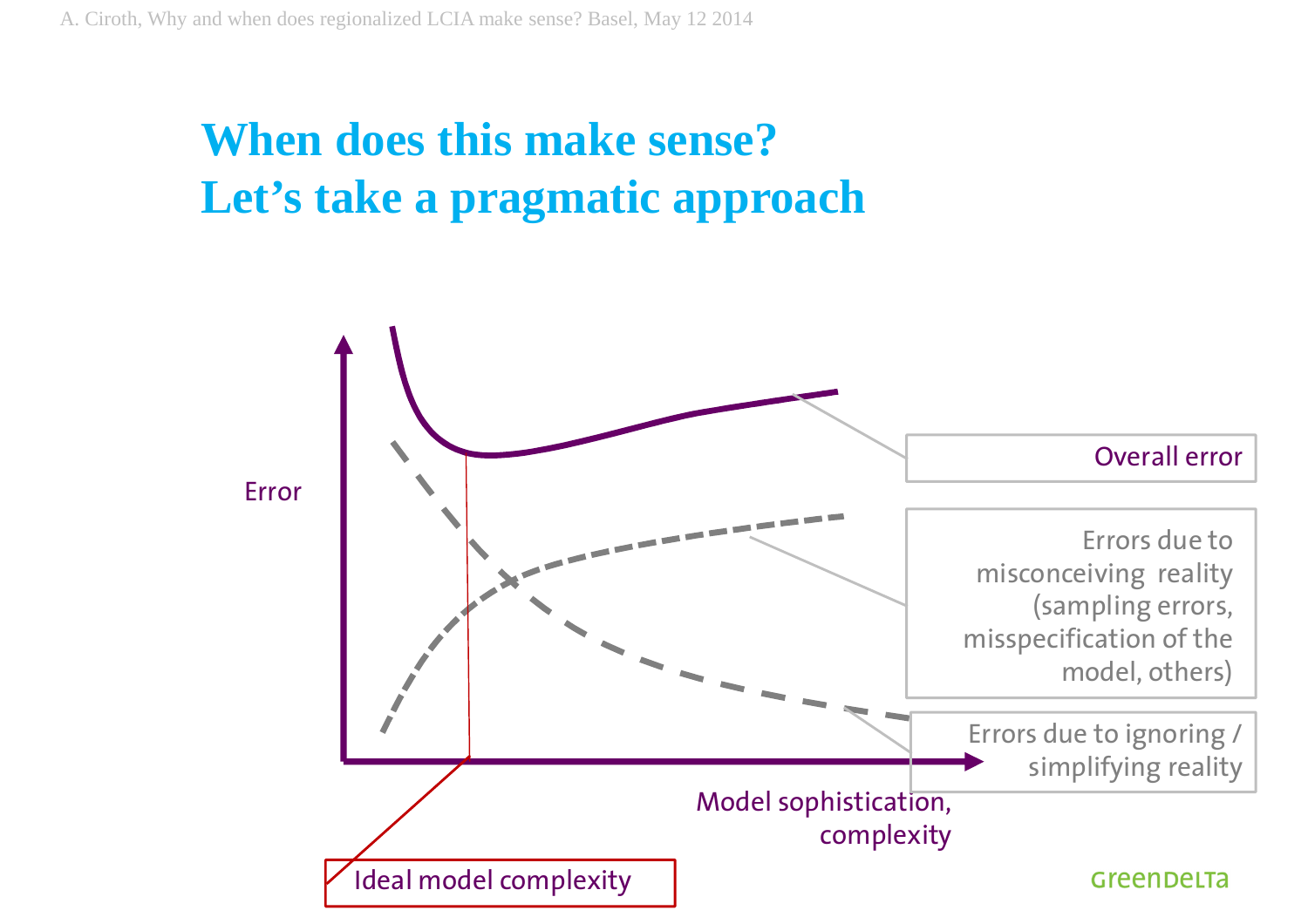

source: SRU, Umweltgutachten 1974, Stuttgart 1974, p. 208; Ciroth, A.: Uncertainties in Life Cycle Assessment, editorial, Int J LCA 2004Greenbelta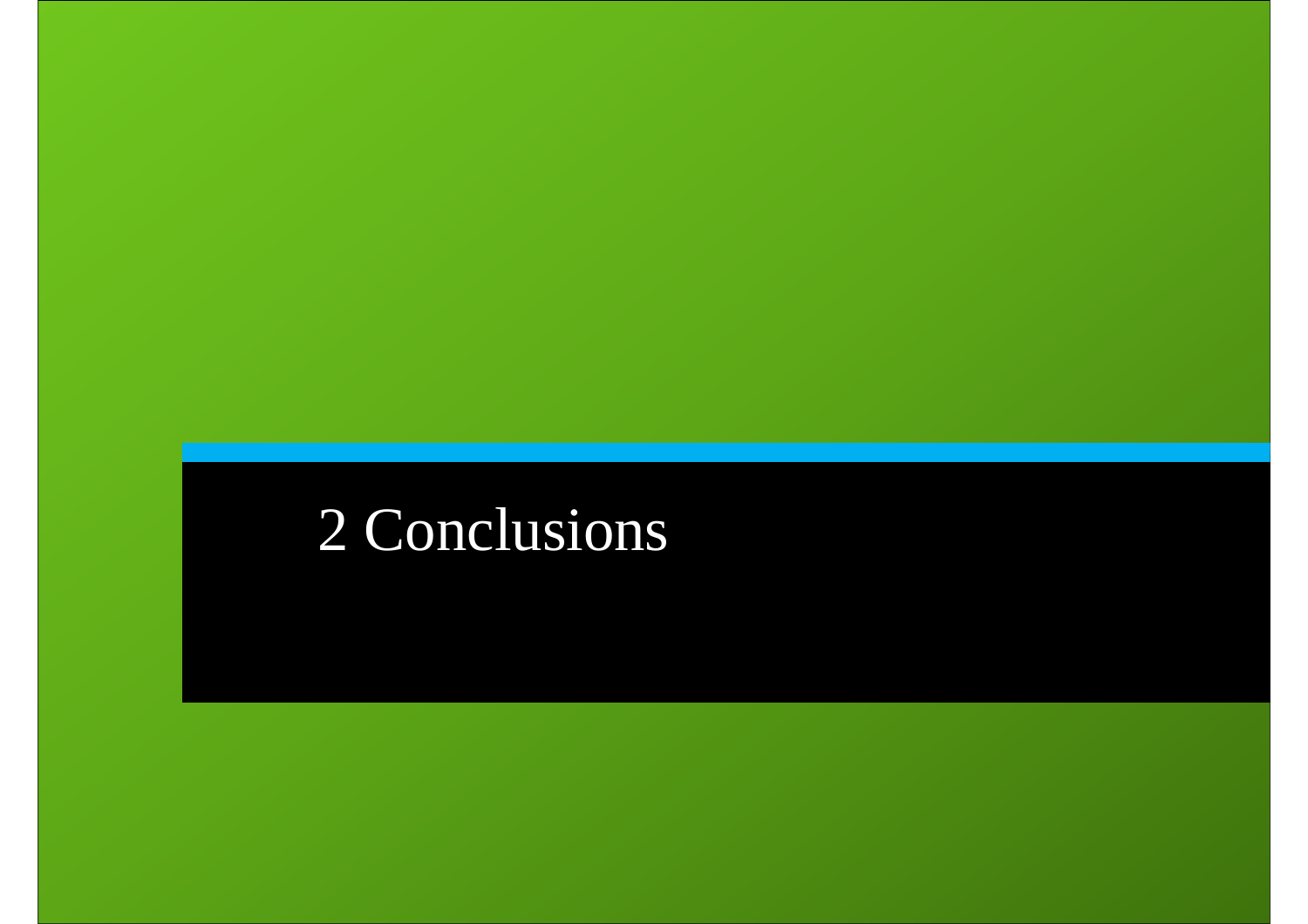In a pragmatic view, a regionalised LCIA makes sense in the following cases

- a. Large regional differences in impacts of the same elementary flow; this is impact category-specific (climate change – noise, toxicity, water)
- b. Low errors / "easy" implementation of the regional differences in impacts in the LCIA model (? -- ?),
- c. Low error in the specification of the regionalised inventory (for GWP, CH can always be used as a location..)
- d. Relevance of these regional differences especially for the specific decision and case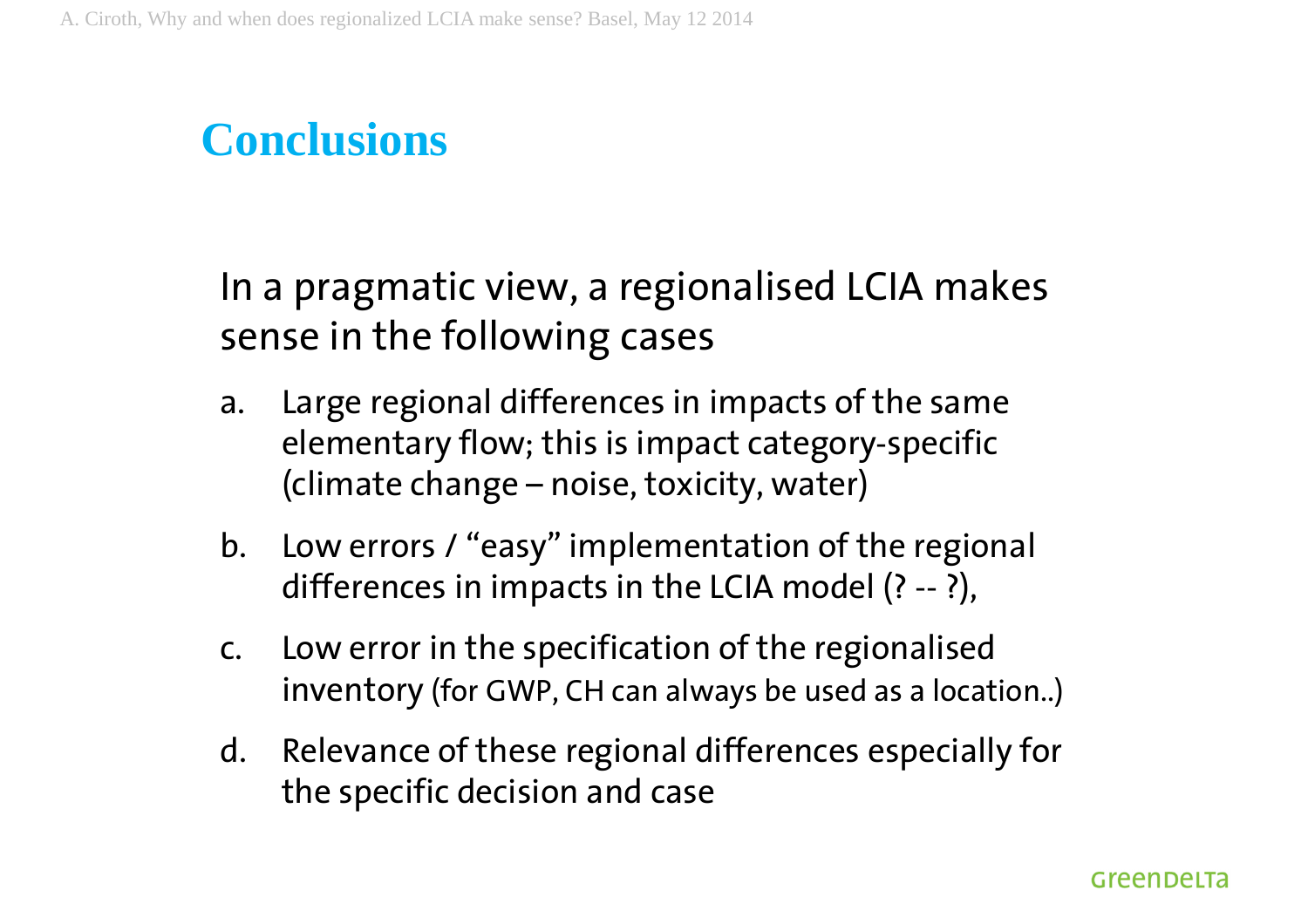In addition, the effort for

- -Creating the models
- -Applying the models
- -Collecting suitable inventory information

Needs to be considered.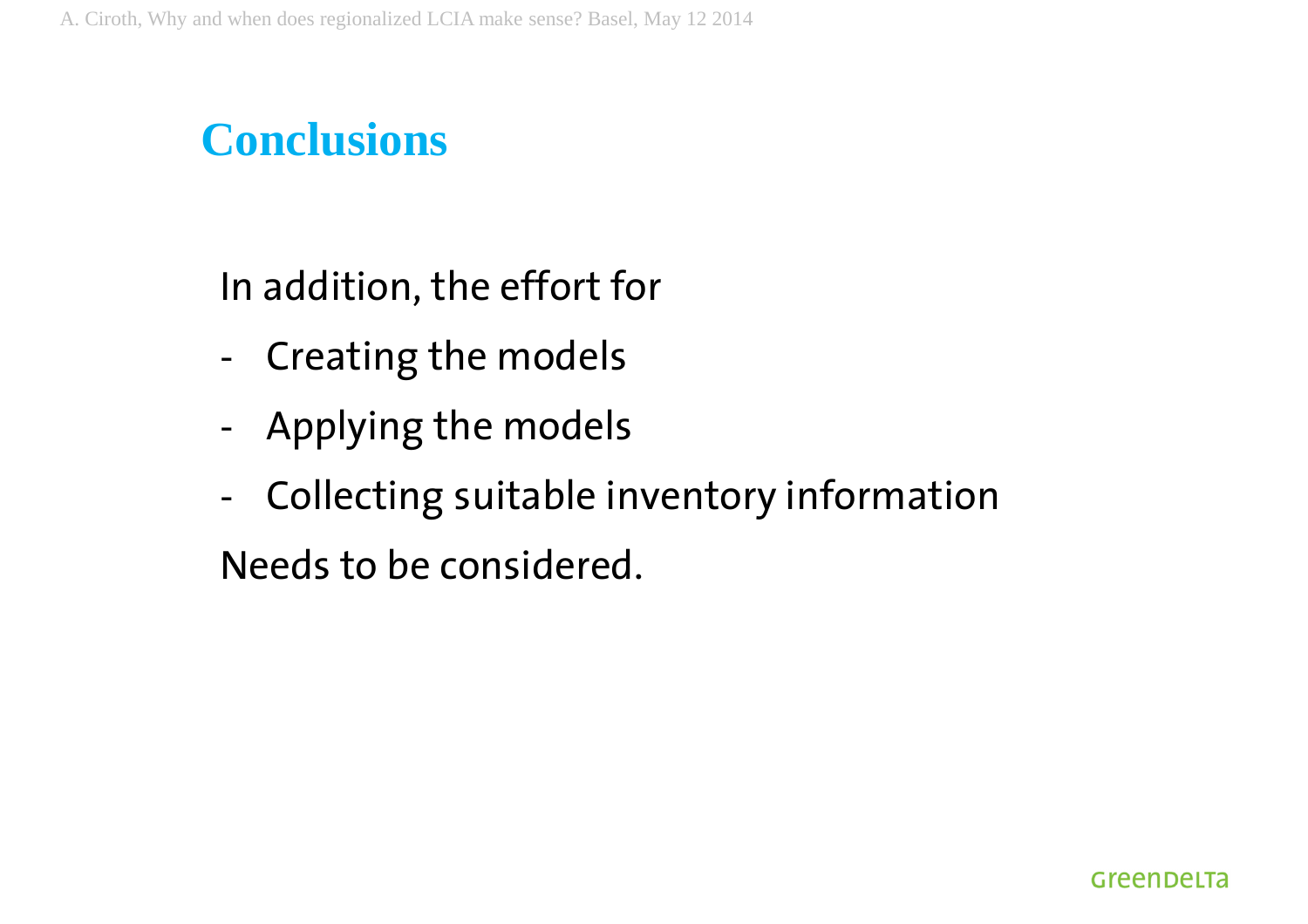$\rightarrow$  Idea for the workshop:

Nowadays, regionalised LCIA models, regionalised LCIs, and software that allows using both, are emerging.

This is a motivation to investigate where, how far and how regionalised LCIA can be implemented today in LCA models, to come to an overall better model, study result, and to provide better decisionsupport.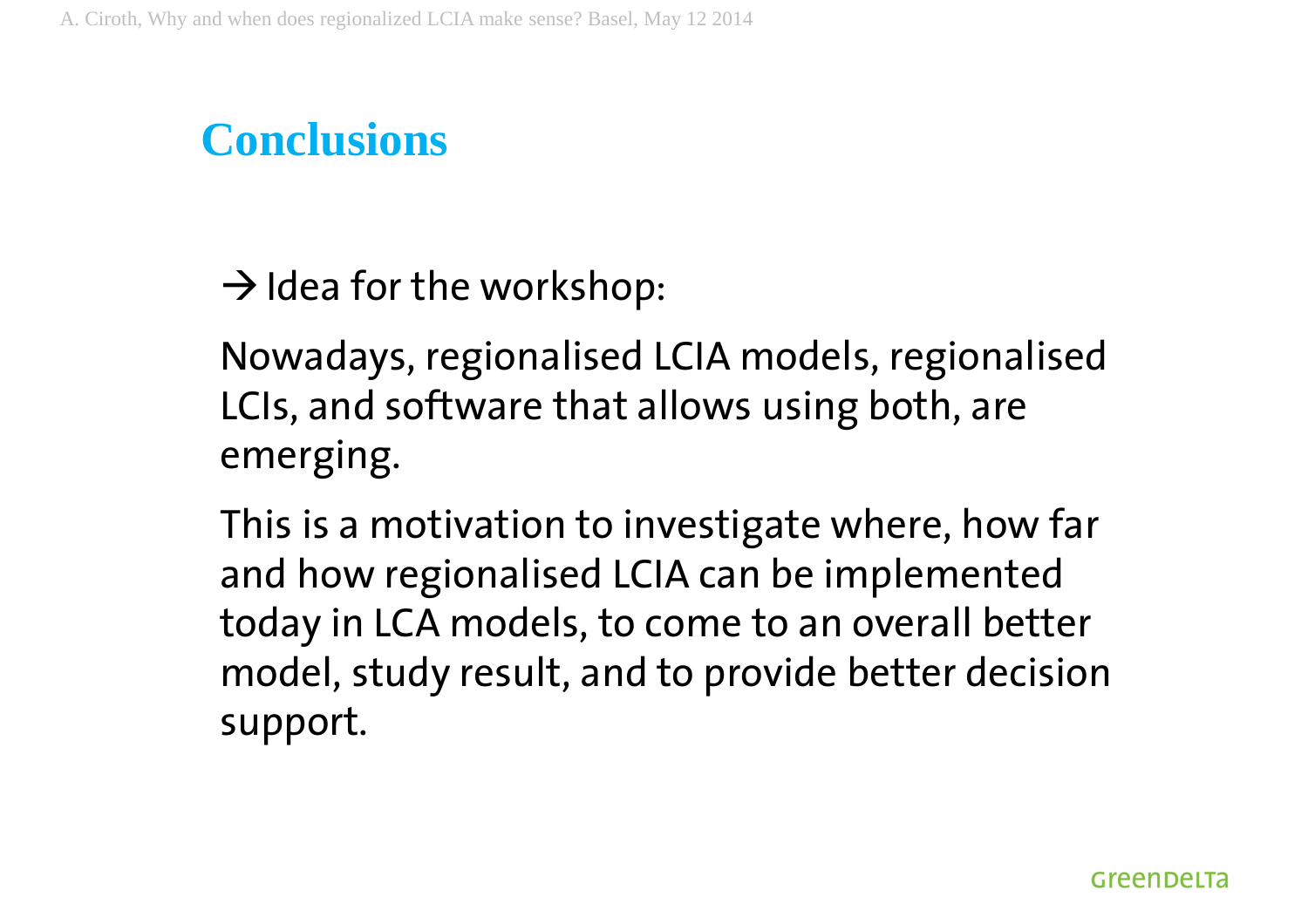

#### $\rightarrow$  Hen and egg problem:



 $\rightarrow$  We are looking forward to input of LCIA users<br>and model developers! and model developers!

Greenbelta